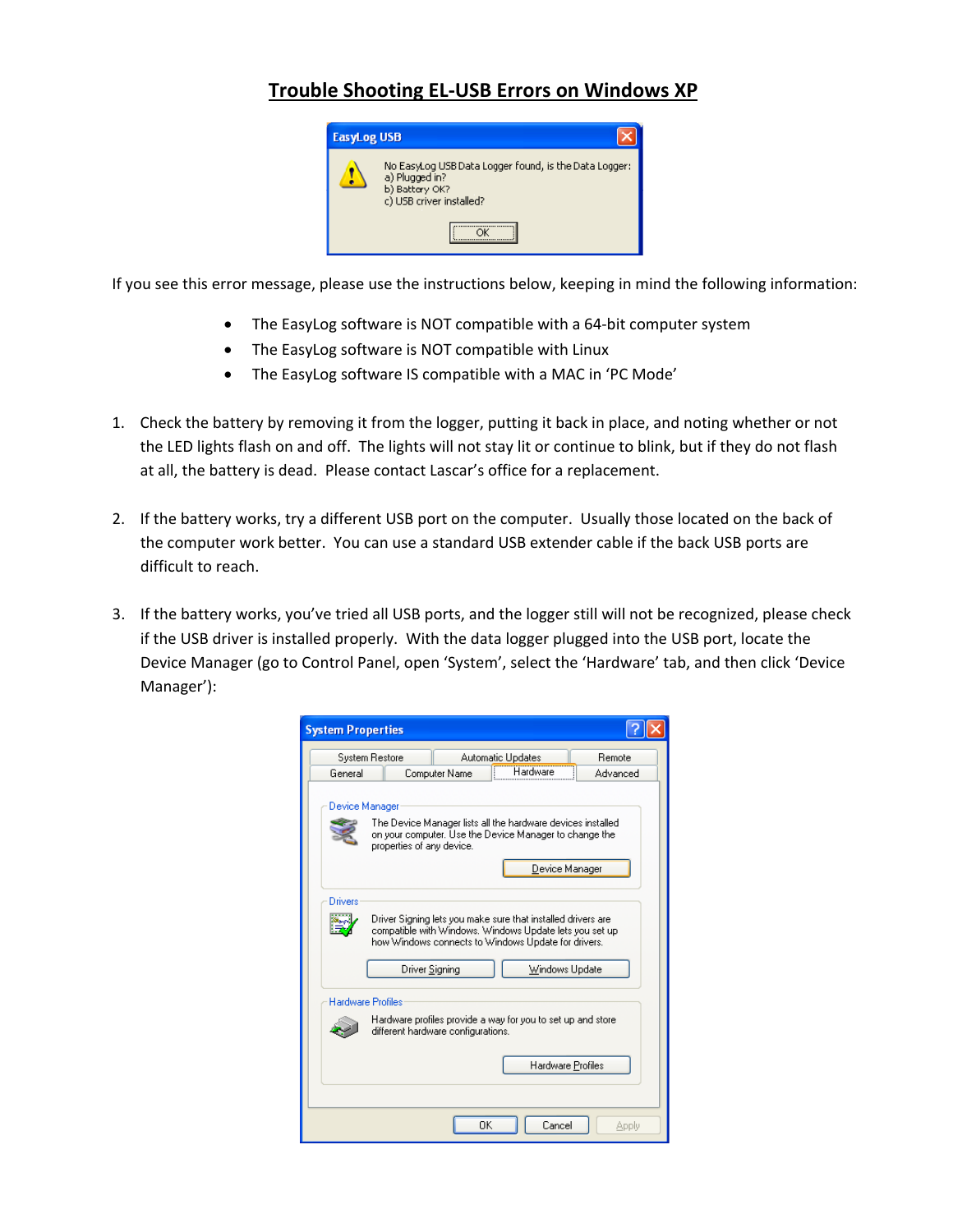4. In the Device Manager, check the last line item under 'Universal Serial Bus controllers'. If the driver for the EasyLog software is installed correctly, the **USBXpress** driver will appear just as it is in the image below:



If the USBXpress is not listed with the other Universal Serial Bus controllers, or if you see any yellow question marks or exclamation points, then your driver is likely not installed correctly. You might see the following:

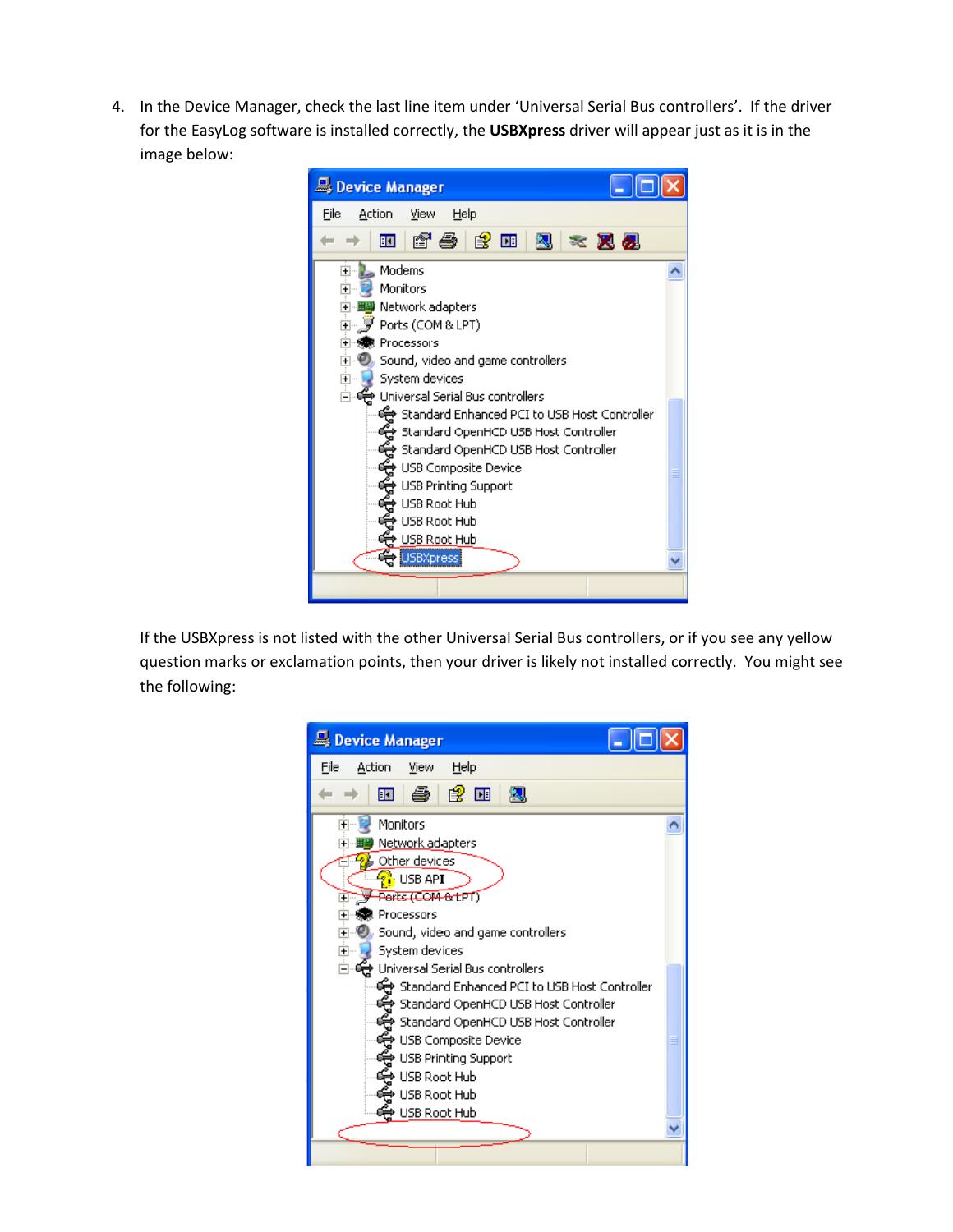5. If you've determined that the USBExpress is **not** installed, place the EasyLog CD in your CD drive, right click on 'USB API' and select 'Update Driver…' as shown below:

| Device Manager                                                                                                                                                                                   |                                                                                                                                                                                                                                                                                                              |  |
|--------------------------------------------------------------------------------------------------------------------------------------------------------------------------------------------------|--------------------------------------------------------------------------------------------------------------------------------------------------------------------------------------------------------------------------------------------------------------------------------------------------------------|--|
| File<br>Help<br>Action<br><b>View</b>                                                                                                                                                            |                                                                                                                                                                                                                                                                                                              |  |
| 囨                                                                                                                                                                                                | 白色白凤之又见                                                                                                                                                                                                                                                                                                      |  |
| Modems<br>$\overline{+}$<br>Monitors<br>$\overline{+}$<br>Ports (COM&LPT)<br>Processors<br>$\overline{+}$<br>$\overline{\mathbf{H}}$<br>System devices<br>Ŧ<br>USB<br>USB<br>⊁ USB<br><b>USB</b> | Network adapters<br>Sound, video and game controllers<br>ક્કિ Universal Serial Bus controllers<br><del>径</del> Standard Enhanced PCI to USB Host Controller<br><del>卷</del> Standard OpenHCD USB Host Contro <b>l</b> ler<br>Standard OpenHCD USB Host Controller ﴿<br>Update Driver<br>Disable<br>Uninstall |  |
| e≥∪ <del>(j</del><br>∳USB                                                                                                                                                                        | Scan for hardware changes                                                                                                                                                                                                                                                                                    |  |
|                                                                                                                                                                                                  | <b>Properties</b>                                                                                                                                                                                                                                                                                            |  |
| Launches the Hardwar <del>i</del>                                                                                                                                                                |                                                                                                                                                                                                                                                                                                              |  |

6. You should now be in the 'Hardware Update Wizard'. As shown below, select 'No, not this time' to ensure that you do not connect to Windows Update, and click 'Next':

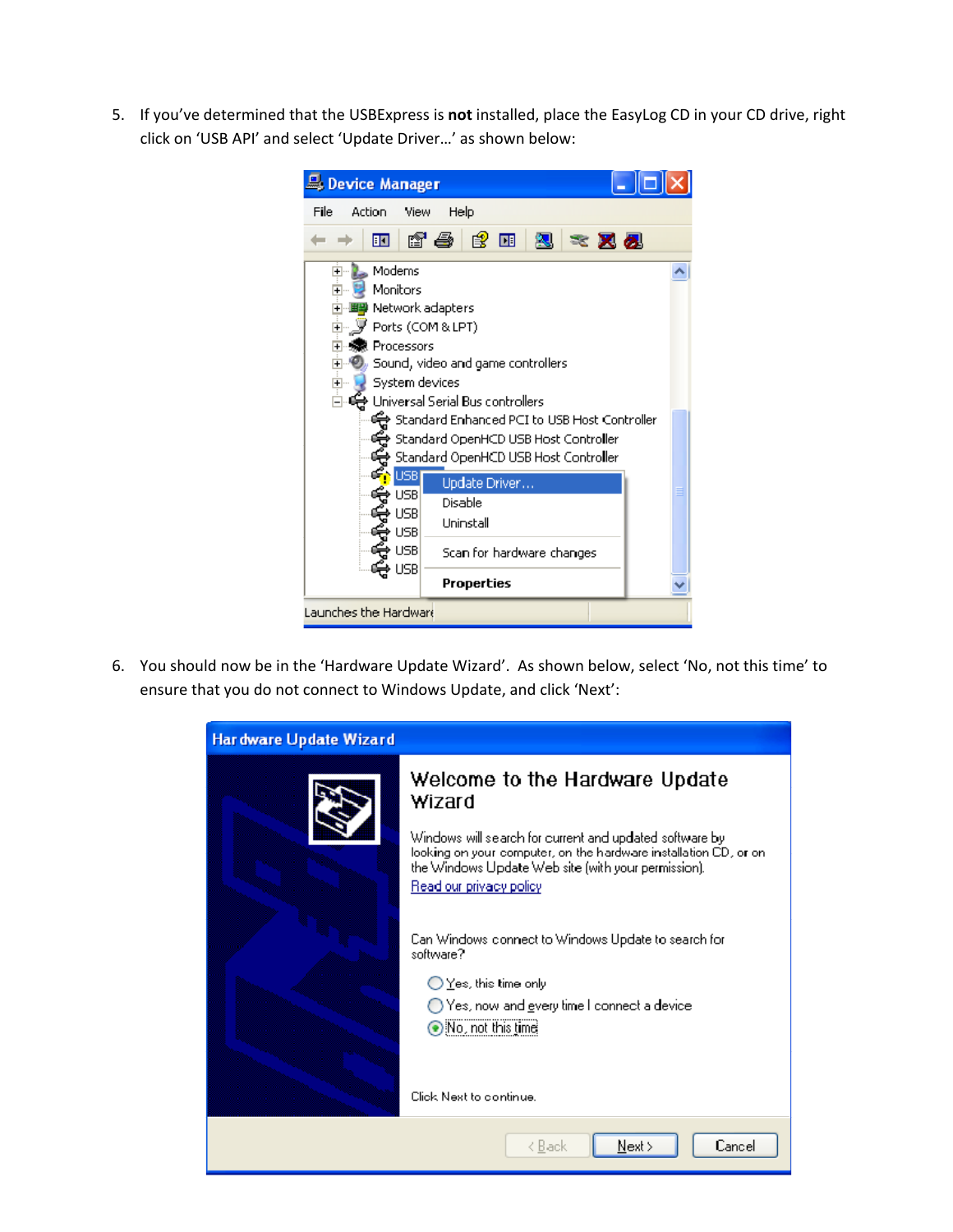Next, select 'Install from a list or specific location (Advanced)' and click 'Next'.

| Hardware Update Wizard |                                                                                                                                                                                                                                                                                                                                                 |
|------------------------|-------------------------------------------------------------------------------------------------------------------------------------------------------------------------------------------------------------------------------------------------------------------------------------------------------------------------------------------------|
|                        | This wizard helps you install software for:<br>USB API<br>If your hardware came with an installation CD<br>or floppy disk, insert it now.<br>What do you want the wizard to do?<br>Install the software automatically (Recommended)<br>$\left( \quad \right)$<br>Install from a list or specific location (Advanced)<br>Click Next to continue. |
|                        | $N$ ext ><br>< <u>B</u> ack<br>Cancel                                                                                                                                                                                                                                                                                                           |

Select 'Search for the best driver in these locations', check 'Search removable media', and click 'Next'.

| Hardware Update Wizard                                                                                                                                         |
|----------------------------------------------------------------------------------------------------------------------------------------------------------------|
| Please choose your search and installation options.                                                                                                            |
| Search for the best driver in these locations.<br>Use the check boxes below to limit or expand the default search, which includes local                        |
| paths and removable media. The best driver found will be installed.                                                                                            |
| Search removable media (floppy, CD-ROM)                                                                                                                        |
| Include this location in the search:                                                                                                                           |
| <b>C:\UPS DRIVER</b><br>Browse                                                                                                                                 |
| O Don't search. I will choose the driver to install.                                                                                                           |
| Choose this option to select the device driver from a list. Windows does not guarantee that<br>the driver you choose will be the best match for your hardware. |
|                                                                                                                                                                |
|                                                                                                                                                                |
| < <u>B</u> ack<br>Cancel<br>Next                                                                                                                               |